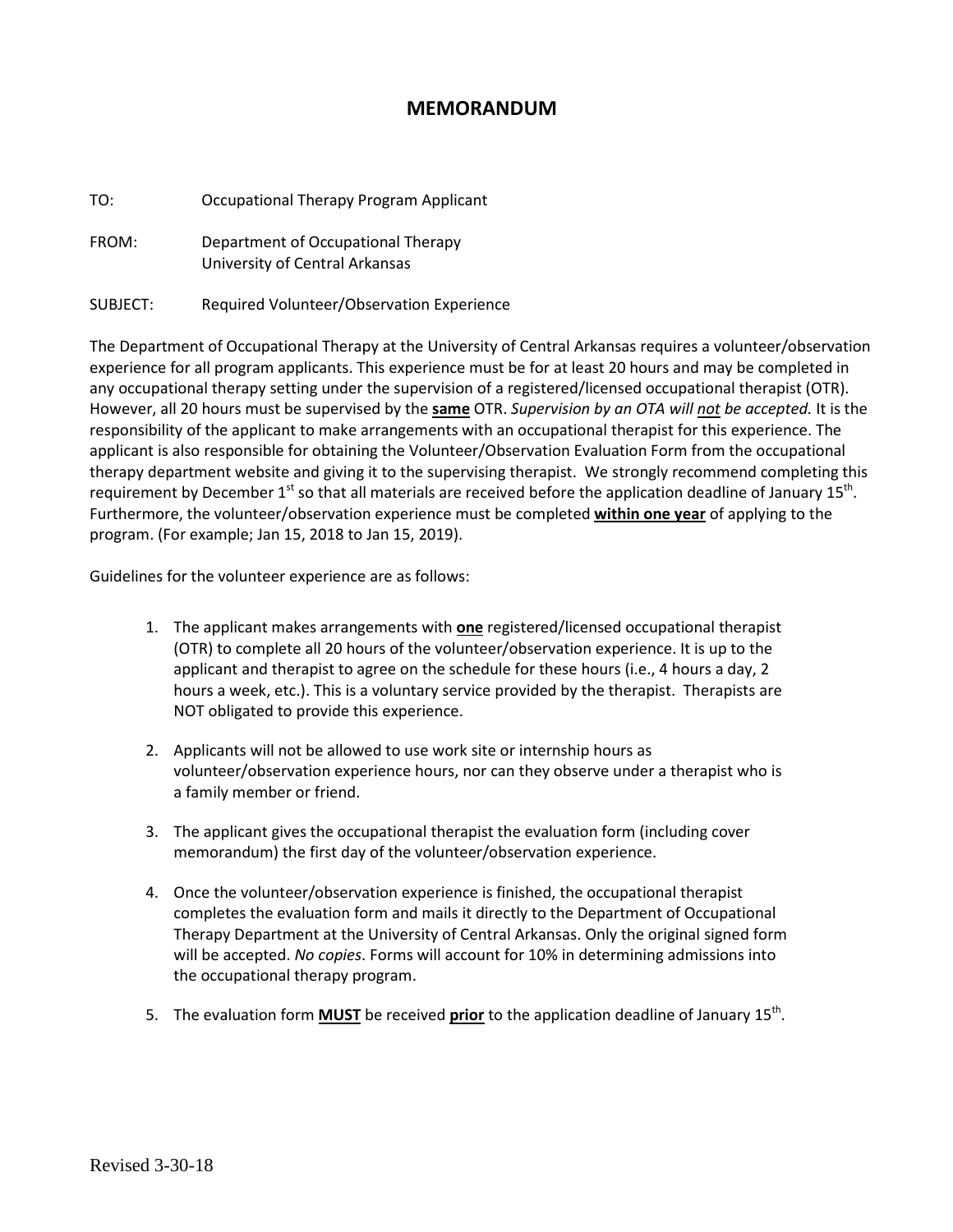## **VOLUNTEER / OBSERVATION EVALUATION FORM**

Applicant's Name: \_\_\_\_\_\_\_\_\_\_\_\_\_\_\_\_\_\_\_\_\_\_ Start Date of Observation\_\_\_\_\_\_\_\_ End Date\_\_\_\_\_\_\_\_\_\_ In requesting the completion of this evaluation form which will be used in the admission selection process for the occupational therapy program at the University of Central Arkansas, I waive my right of access to this document (Applicant Signature) OTR Completing this form: \_\_\_\_\_\_\_\_\_\_\_\_\_\_\_\_\_\_\_\_\_\_\_\_\_\_\_\_\_\_\_\_\_\_\_\_\_\_\_\_\_\_\_\_\_\_\_\_\_ Facility & Address:

 \_\_\_\_\_\_\_\_\_\_\_\_\_\_\_\_\_\_\_\_\_\_\_\_\_\_\_\_\_\_\_\_\_\_\_\_\_\_\_\_\_\_\_\_\_\_\_\_\_ Phone: \_\_\_\_\_\_\_\_\_\_\_\_\_\_\_\_\_\_\_\_\_\_\_\_\_\_\_\_\_\_\_\_\_\_\_\_\_\_\_\_\_\_\_\_\_\_\_\_\_ State and OTR license #  $\overline{a}$ 

**\*Note to supervisor: Forms account for 10% in determining admission into the occupational therapy program. Forms must be received by the Department of Occupational Therapy prior to the application deadline of January 15.**

Number of volunteer/observation hours completed at your facility: \_\_\_\_\_\_\_\_\_\_\_\_\_\_\_\_\_\_\_\_\_\_\_\_\_\_\_\_\_\_\_\_\_\_

## *Instructions: Please circle the number closest to the best description of the student.*

revealing, etc.

| <b>WORK HABITS</b>           |                                                                          |   |   |   |                                                               |
|------------------------------|--------------------------------------------------------------------------|---|---|---|---------------------------------------------------------------|
| 1.1 Attendance               | 1<br>Poor attendance.<br>Often late                                      | 2 | 3 | 4 | 5<br>Attends regularly, on time,<br>makes proper arrangements |
| 1.2 Ability to follow        | 1                                                                        | 2 | 3 | 4 |                                                               |
| directions                   | Poor attendance.<br>Often late                                           |   |   |   | Attends regularly, on time,<br>makes proper arrangements      |
| 1.3 Efficiency               | 1<br>Poor attendance.<br>Often late                                      | 2 | 3 | 4 | Attends regularly, on time,<br>makes proper arrangements      |
| <b>INTERPERSONAL SKILLS</b>  |                                                                          |   |   |   |                                                               |
| 2.1 Attitude toward patients | 1<br>Rude, careless,<br>inappropriate, overly<br>involved, fearful, etc. | 2 | 3 | 4 | 5<br>Pleasant & appropriate                                   |
| 2.2 Attitude toward staff    | 1<br>Rude, careless,<br>inappropriate, overly<br>involved, fearful, etc. | 2 | 3 | 4 | 5<br>Pleasant & appropriate                                   |
| 2.3 Communication Skills     | 1<br>Rude, careless,<br>inappropriate, overly<br>involved, fearful, etc. | 2 | 3 | 4 | 5<br>Pleasant & appropriate                                   |
| 2.4 Affect/Emotional         |                                                                          | 2 | 3 | 4 | 5                                                             |
| response                     | Rude, careless,<br>inappropriate, overly<br>involved, fearful, etc.      |   |   |   | Pleasant & appropriate                                        |
| <b>WORK BEHAVIOR</b>         |                                                                          |   |   |   |                                                               |
| 3.1 Motivation               | 1<br>Unmotivated,<br>disinterested.                                      | 2 | 3 | 4 | 5<br>Good motivation, desire to<br>learn                      |
| 3.2 Personal appearance      | 1<br>Sloppy, too casual,<br>overly dressed, too                          | 2 | 3 | 4 | 5<br>Complies with regulation of<br>site                      |